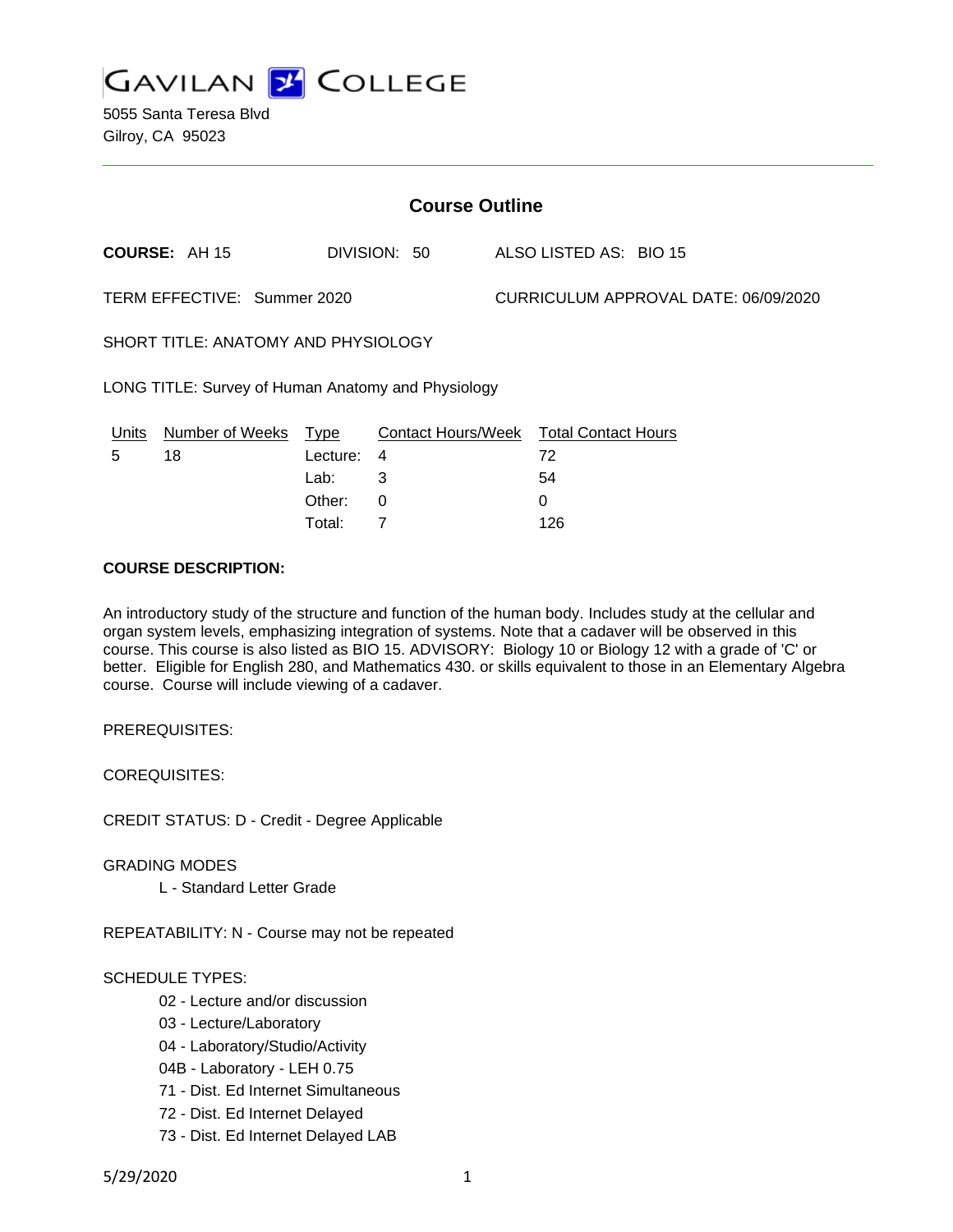### **STUDENT LEARNING OUTCOMES:**

By the end of this course, a student should:

- 1. Identify selected structures of the human body.
- 2. List the organ systems of the human body and explain their functions.
- 3. Relate the structures of the human body to their functions.
- 4. Develop basic laboratory and dissection, skills which can be utilized in further investigations.
- 5. Apply knowledge of structure and function learned at one level or system to other levels or systems.

### **CONTENT, STUDENT PERFORMANCE OBJECTIVES, OUT-OF-CLASS ASSIGNMENTS**

Curriculum Approval Date: 06/09/2020

4 LEC HOURS

Topic: INTRODUCTION, ANATOMICAL TERMS

Objectives:

1. Describe the levels of organization in living things.

- 2. Define and discuss homeostasis.
- 3. Define terms pertaining to body regions and relative position of body parts.
- 4. Describe the planes or sections of the body.
- 5. Describe the body cavities and contents. 6. Describe the abdominopelvic quadrants.

Assignments: Read text. Answer homework questions.

6 LEC HOURS

Topic: CHEMISTRY

Objectives:

- 1. Describe the structure of an atom.
- 2. Define atomic mass, ion, isotope.
- 3. Describe the types of chemical bonds and their relative strength.
- 4. List the primary inorganic and organic constituents of the body.
- 5. Describe the important qualities of proteins, lipids, carbohydrates and nucleic acids and explain their roles in biological systems.

6. Explain what a chemical reaction is.

- 7. Explain the meaning of chemical formulas.
- 8. Define and discuss dehydration and condensation reactions.
- 9. Define: acid, base, buffer and explain their importance to biological systems.
- 10. Explain the meaning of the pH scale.

11. Define oxidation and reduction and explain the importance of redox reactions to energy transfer.

Assignments: Read text. Answer homework questions.

### 6 LEC HOURS

Topic: CELL STRUCTURE AND FUNCTION, MEMBRANE TRANSPORT, CELL DIVISION Objectives:

1. Describe cell membrane structure and function.

2. Define and discuss: diffusion, facilitated diffusion, filtration, pinocytosis, phagocytosis, exocytosis, hypertoinc, hypotonic, isotonic.

3. Describe the structure and functions of mitochondria, lysosomes, vacuoles, centrioles, cilia, flagella, Golgi apparatus, endoplasmic reticulum, ribosomes, nucleus, nucleolus, cytoskeleton and other structures.

4. Discuss the composition and roles of the cytoplasm.

5. Discuss protein synthesis.

6. List the phases of the cell cycle and mitosis and the important events of each phase.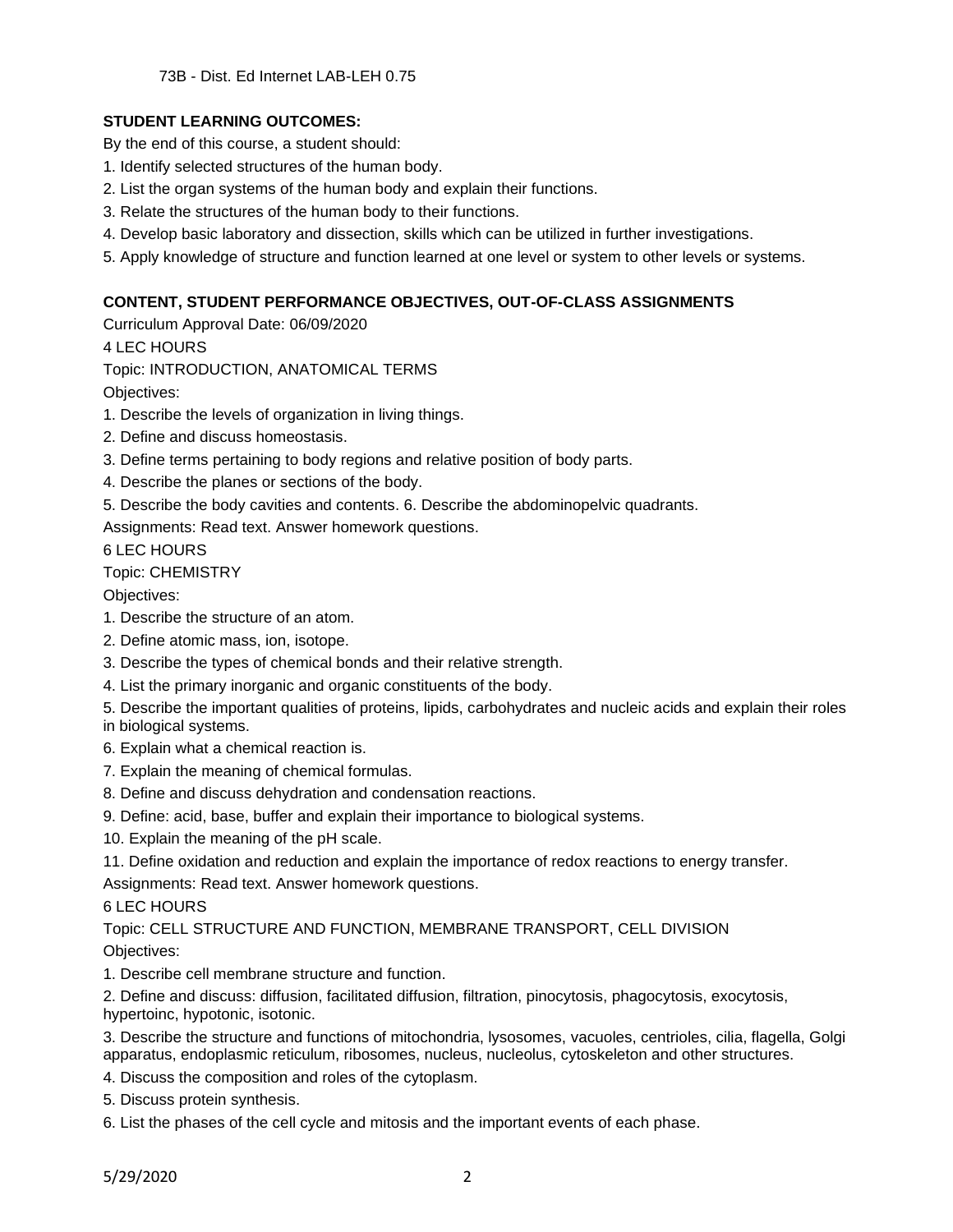7. Compare and contrast mitosis and meiosis.

Assignments: Read text. Answer homework questions.

4 LEC HOURS

Topic: TISSUES, MEMBRANES, AND INTEGUMENT

Objectives:

1. Describe the four basic tissue types and their functions and locations.

2. Discuss the classification of epithelium and connective tissue and list and describe the different types of epithelium and connective tissue.

3. Be able to describe and identify the following:

- epithelium (simple squamous, simple cuboidal, simple columnar, stratified squamous, pseudostratified, transitional)

- connective (areolar, dense, adipose, hyaline cartilage, fibrocartilage, elastic cartilage)
- 4. Describe four membrane types and their functions.
- 5. Discuss the functions of the integumentary system.
- 6. Describe the structures of the integumentaty system.
- 7. Describe hair structure and distribution.
- 8. Discuss the role of the skin in temperature regulation.

Assignments: Read text. Answer homework questions.

4 LEC HOURS

### Topic: METABOLISM

Objectives:

- 1. Define and discuss: catalyst, enzyme, activation energy.
- 2. Describe the effects of pH, temperature and other factors on enzymes.
- 3. Describe and discuss the significance of the Law of Mass Action.
- 4. Discuss energy and the significance of the Laws of Thermodynamics.
- 5. Explain the meaning of a general metabolic pathway.
- 6. Describe ATP and its production.
- 7. Explain the roles of NAD and FAD in energy transfer.
- 8. Describe and diagram a generalized electron transport.
- 9. Define and discuss: aerobic, anaerobic.
- 10. List the major reactants and products of glycolysis, Krebs cycle and the electron transport system.

11. Describe the relationship between glycolysis, Krebs cycle and electron transport and compare in terms of ATP production.

- 12. Explain the role of oxygen in cellular metabolism.
- 13. Discuss lactic acid metabolism.
- 14. Define oxygen debt and explain why it occurs.
- 15. Describe the metabolism of proteins, lipids and carbohydrates.

16. Discuss the interconversion of proteins, lipids and carbohydrates.

Assignments: Read text. Answer homework questions.

## 4 LEC HOURS

# Topic: SKELETON, OSSEOUS TISSUE, AND ARTICULATIONS

- 1. Describe the structure of long bones.
- 2. Compare and contrast the structure of spongy and compact bone.
- 3. Describe the structure of an osteon.
- 4. Discuss: osteoprogenitor cells, osteoblasts, osteocytes, osteoclasts.
- 5. Describe: bone growth, ossification, fracture healing.
- 6. List and describe the different types of articulations.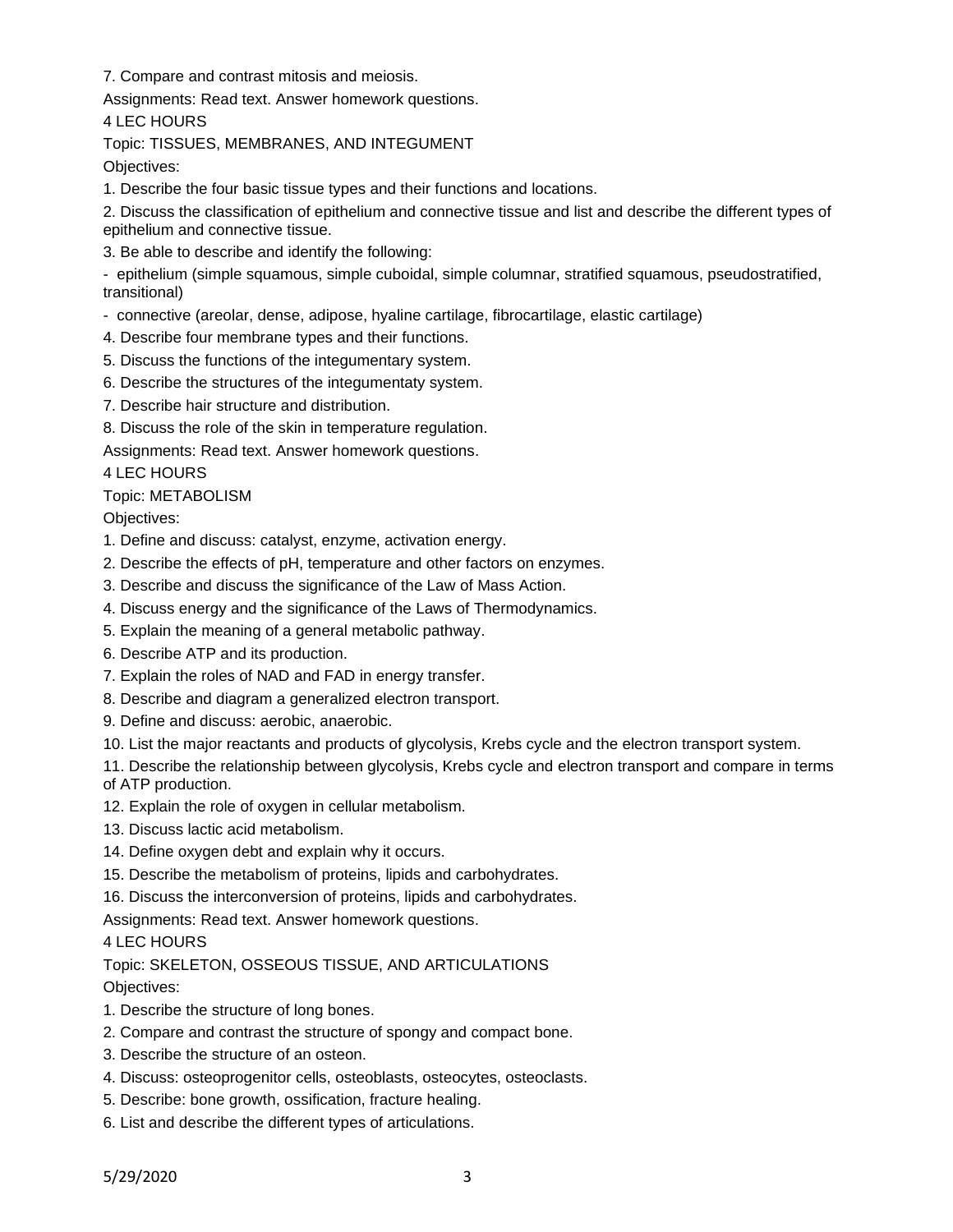- 7. Describe a generalized synovial articulation.
- 8. Identify structures of articulations.
- 9. List define types of movements that occurs at articulations.
- 10. Identify the components of the axial and appendicular skeleton.
- 11. Identify the bones and major bone markings of the human skeleton.
- 12. Identify paranasal sinuses and fontanels.
- 13. Compare and contrast male and female skeletons.

Assignments: Read text. Answer homework questions.

4 LEC HOURS

Topic: MUSCLE TISSUE AND MUSCULAR SYSTEM

Objectives:

- 1. Compare and contrast the three types of muscle tissue.
- 2. Describe the structure of the sarcomere.
- 3. Describe and explain the sliding filament theory of contraction.

4. Explain how muscles cause movement and how the action of a muscle can be determined by knowing its origin and insertion.

- 5. Identify major muscles of the body.
- 6. Identify the three types of muscle tissue.

Assignments: Read text. Answer homework questions.

4 LEC HOURS

### Topic: NERVOUS TISSUE, SPINAL CORD, AND NERVES

Objectives:

- 1. Describe the structure of motor, association and sensory neurons.
- 2. List and describe types of neuroglia.
- 3. Discuss the myelin sheath and its function.
- 4. Describe the conduction of a nervous impulse and synaptic transmission.
- 5. Describe the organization of the nervous system.
- 6. Describe the composition of a nerve and nerve roots.
- 7. Describe the form major nerve plexi.
- 8. Describe and discuss the major features of the spinal cord.
- 9. Describe the autonomic nervous system.
- 10. Compare and contrast the sympathetic and parasympathetic divisions of the ANS.

Assignments: Read text. Answer homework questions.

4 LEC HOURS

Topic: BRAIN

Objectives:

1. Identify and briefly describe the function of: medulla oblongata, pons, midbrain, thalamus, hypothalamus, cerebellum, cerebrum, ventricles, limbic system.

2. Identify and discuss the following structures or areas of the cerebrum: cerebral cortex, hemispheres, corpus callosum, cerebral lobes, basal ganglia, selected functional areas.

Assignments: Read text. Answer homework questions.

4 LEC HOURS

Topic: GENERAL AND SPECIAL SENSES

- 1. Describe the receptors for touch, pressure, pain, temperature and proprioception.
- 2. Explain perception, including adaptation, projection and the law of specific nerve energies.
- 3. Describe and discuss olfactory and gustatory receptors and perception.
- 4. Describe the structures of the ear and the perception of sound and equilibrium.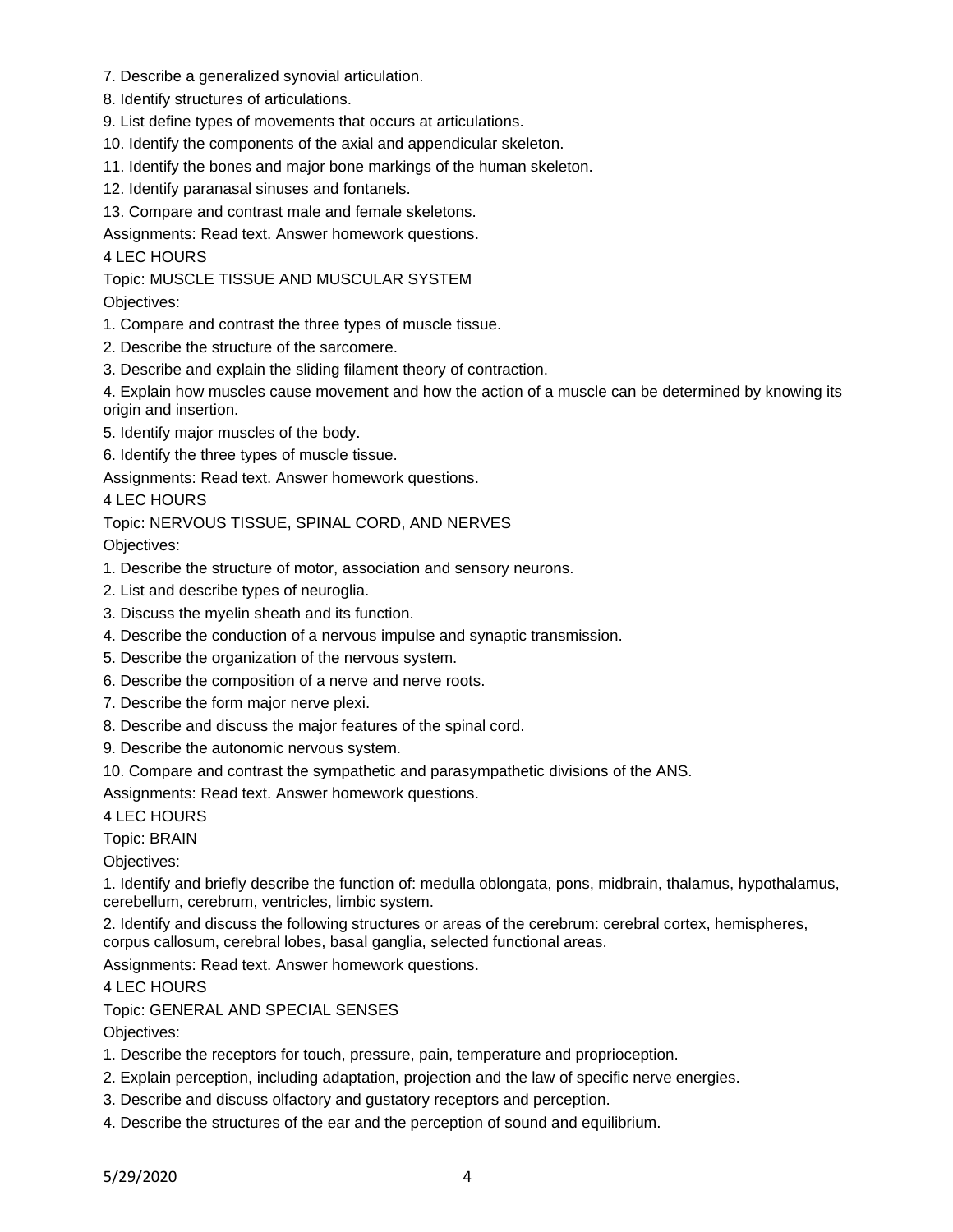- 5. Describe the structure of the eye.
- 6. Discuss the physiology of vision.
- 7. Describe the neural pathways for vision and hearing.
- Assignments: Read text. Answer homework questions.

4 LEC HOURS

Topic: ENDOCRINE SYSTEM

Objectives:

- 1. Compare and contrast endocrine and exocrine glands.
- 2. Discuss the actions of hormones and prostaglandins.
- 3. Explain the general mechanisms for hormone regulation.
- 4. Identify the major endocrine glands.
- 5. List the hormones produced by the major endocrine glands and explain their functions. Assignments: Read text. Answer homework questions.

6 LEC HOURS

Topic: CIRCULATORY SYSTEM: Blood, Heart, Blood Vessels and Lymphatic System Objectives:

- 1. Describe the composition and functions of the blood.
- 2. Describe the structure and functions of the heart.
- 3. Discuss the cardiac cycle, heart sounds, cardiac conduction system, and the ECG.
- 4. Discuss the pulmonary and systemic circuits.
- 5. Identify selected blood vessels.
- 6. Compare and contrast the structures and functions of different types of blood vessels.
- 7. Define and discuss blood pressure regulation.
- 8. Discuss the functions of the lymphatic system.
- 9. Explain the relationship between the cardiovascular and lymphatic systems.
- 10. Compare and contrast specific and non-specific immune response.
- 11. Describe the roles of B and T cells and other immune cells.
- 12. Define: antigen, antibody.
- 13. Discuss selected disorders of the immune system.

Assignments: Read text. Answer homework questions.

4 LEC HOURS

### Topic: RESPIRATORY SYSTEM

Objectives:

- 1. List and describe the general functions of the respiratory system.
- 2. Identify and describe the structures of the respiratory system.
- 3. Describe and discuss respiratory movements and volumes.
- 4. Describe the transport of oxygen and carbon dioxide in the blood.
- 5. Define surface tension and surfactant and explain their importance to respiration.
- 6. Discuss how physical laws affect respiration.
- 7. Discuss the effects of altitude on respiration.

Assignments: Read text. Answer homework questions.

4 LEC HOURS

Topic: DIGESTIVE SYSTEM

- 1. List, describe and identify the organs of the digestive system.
- 2. Describe the functions of the digestive system.
- 3. Describe the general histology of the alimentary canal.
- 4. Discuss mechanical and chemical digestion.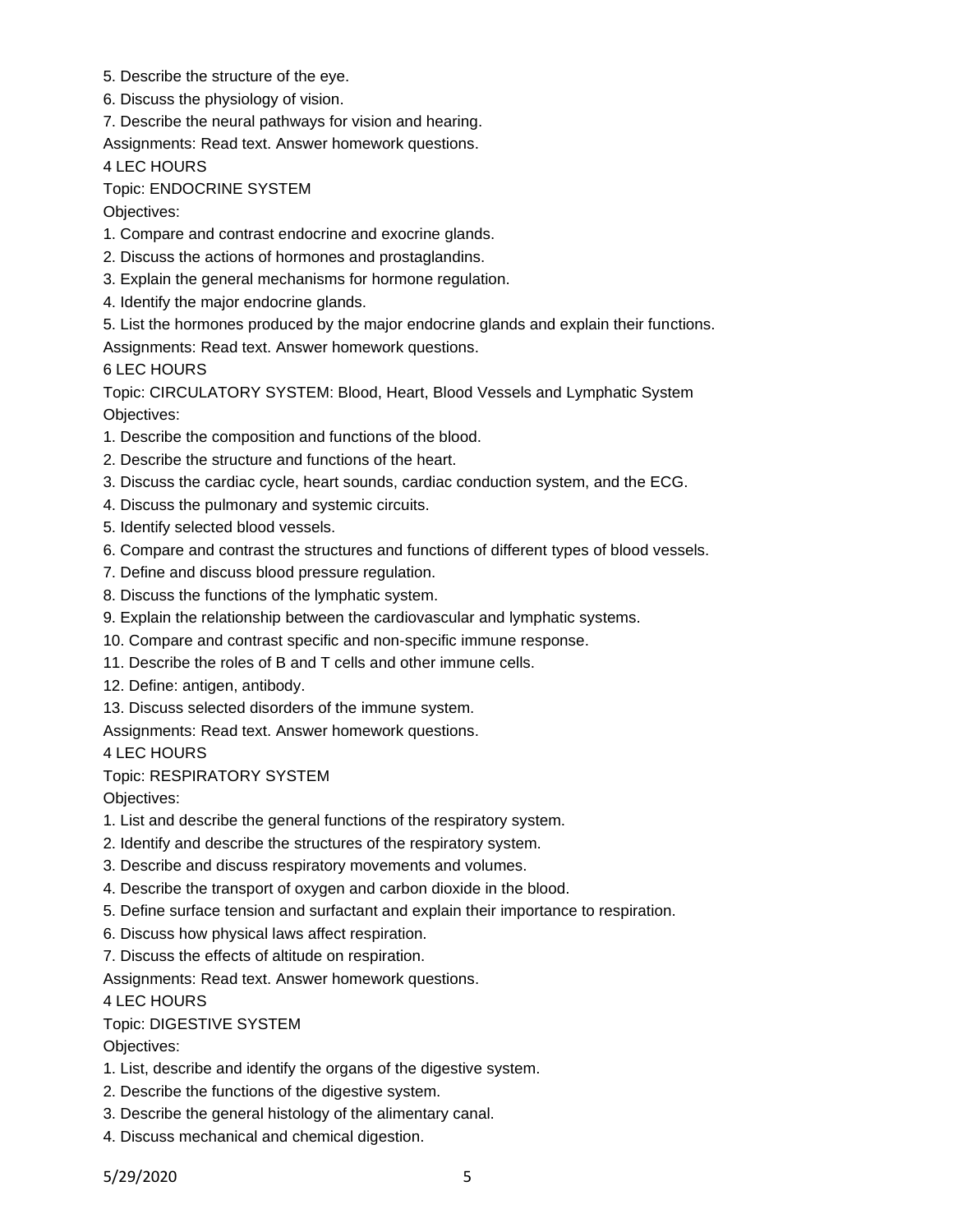- 5. Discuss the movements of the digestive tract.
- 6. List the enzymes of digestion and the reactions that they catalyze.
- 7. Describe the processes and locations of absorption in the digestive tract.

Assignments: Read text. Answer homework questions.

4 LEC HOURS

Topic: URINARY SYSTEM; FLUID AND ELECTROLYTE BALANCE Objectives:

- 1. List, describe and identify the structures of the urinary system.
- 2. Describe the structure and function of the nephron.
- 3. Discuss the process of urine formation and its regulation.
- 4. Discuss the regulation of the volume and composition of the blood by the urinary system.
- 5. Discuss the roles of ADH, aldosterone and other hormones in regulation of urine production.
- 6. Describe the different fluid compartments and discuss the movement of fluid between the compartments.
- 7. Discuss micturition and its control.

Assignments: Read text. Answer homework questions.

4 LEC HOURS

Topic: REPRODUCTION AND DEVELOPMENT

Objectives:

- 1. Describe and discuss the structures and functions of the male and female reproductive systems.
- 2. Identify selected structures of the male and female reproductive systems.
- 3. Discuss the processes of spermatogenesis and oogenesis and their regulation.

4. Describe ovulation.

- 5. Describe the events of the male and female in intercourse.
- 6. Discuss common clinical conditions affecting the reproductive systems.
- 7. Describe and discuss: fertilization, implantation, placentation.
- 8. Describe and discuss: early embryonic stages and germ layer formation.
- 9. Describe the embryonic membranes.
- 10. Describe and discuss the roles of the placenta and umbilical cord.
- 11. Describe labor and delivery.

Assignments: Read text. Answer homework questions.

2 LEC HOURS

FINAL EXAM

Lab Content:

3 LAB HOURS

Topic: INTRODUCTION, ANATOMICAL TERMS

Objectives:

- 1. Describe the levels of organization in living things.
- 2. Define and discuss homeostasis.
- 3. Define terms pertaining to body regions and relative position of body parts.
- 4. Describe the planes or sections of the body.
- 5. Describe the body cavities and contents. 6. Describe the abdominopelvic quadrants.

Assignments: Complete lab reports.

3 LAB HOURS

Topic: CHEMISTRY

- 1. Explain what a chemical reaction is.
- 2. Explain the meaning of chemical formulas.
- 3. Define and discuss dehydration and condensation reactions.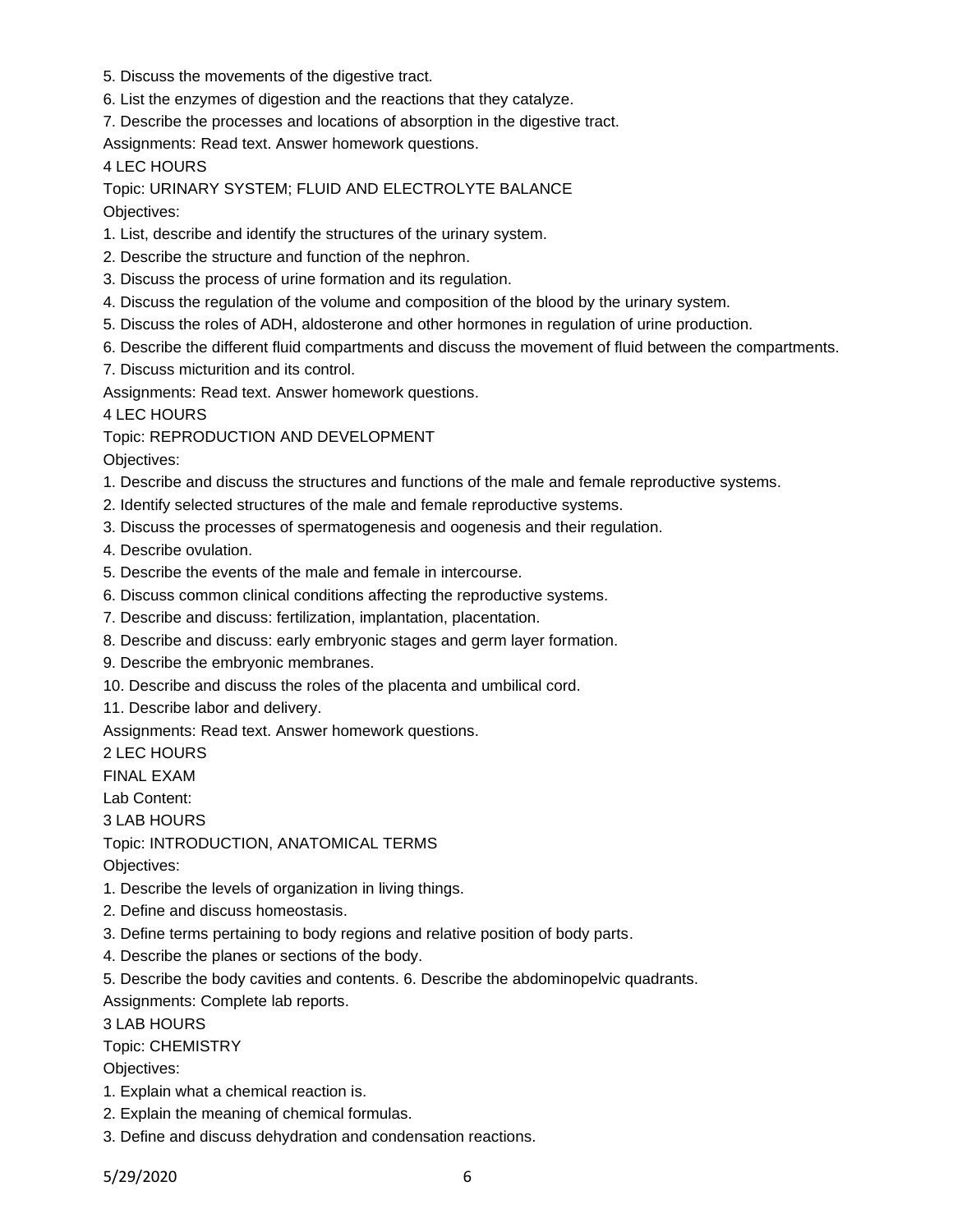- 4. Define: acid, base, buffer and explain their importance to biological systems.
- 5. Explain the meaning of the pH scale.

Assignments: Complete lab reports.

# 3 LAB HOURS

Topic: CELL STRUCTURE AND FUNCTION, MEMBRANE TRANSPORT, CELL DIVISION

Objectives:

1. Describe cell membrane structure and function.

2. Define and discuss: diffusion, facilitated diffusion, filtration, pinocytosis, phagocytosis, exocytosis, hypertoinc, hypotonic, isotonic.

3. Describe the structure and functions of mitochondria, lysosomes, vacuoles, centrioles, cilia, flagella, Golgi apparatus, endoplasmic reticulum, ribosomes, nucleus, nucleolus, cytoskeleton and other structures.

4. Discuss the composition and roles of the cytoplasm.

- 5. Discuss protein synthesis.
- 6. List the phases of the cell cycle and mitosis and the important events of each phase.

7. Compare and contrast mitosis and meiosis.

Assignments: Complete lab reports.

6 LAB HOURS

Topic: TISSUES, MEMBRANES, AND INTEGUMENT

Objectives:

1. Describe the four basic tissue types and their functions and locations.

2. Discuss the classification of epithelium and connective tissue and list and describe the different types of epithelium and connective tissue.

3. Be able to describe and identify the following:

- epithelium (simple squamous, simple cuboidal, simple columnar, stratified squamous, pseudostratified, transitional)

- connective (areolar, dense, adipose, hyaline cartilage, fibrocartilage, elastic cartilage)
- 4. Describe four membrane types and their functions.
- 5. Discuss the functions of the integumentary system.
- 6. Describe the structures of the integumentaty system.
- 7. Describe hair structure and distribution.
- 8. Discuss the role of the skin in temperature regulation.

Assignments: Complete lab reports.

6 LAB HOURS

Topic: SKELETON, OSSEOUS TISSUE, AND ARTICULATIONS

Objectives:

- 1. Describe the structure of long bones.
- 2. Compare and contrast the structure of spongy and compact bone.
- 3. Describe the structure of an osteon.
- 4. Discuss: osteoprogenitor cells, osteoblasts, osteocytes, osteoclasts.
- 5. Describe: bone growth, ossification, fracture healing.
- 6. List and describe the different types of articulations.
- 7. Describe a generalized synovial articulation.
- 8. Identify structures of articulations.
- 9. List define types of movements that occurs at articulations.
- 10. Identify the components of the axial and appendicular skeleton.
- 11. Identify the bones and major bone markings of the human skeleton.
- 12. Identify paranasal sinuses and fontanels.
- 13. Compare and contrast male and female skeletons.

Assignments: Complete lab reports.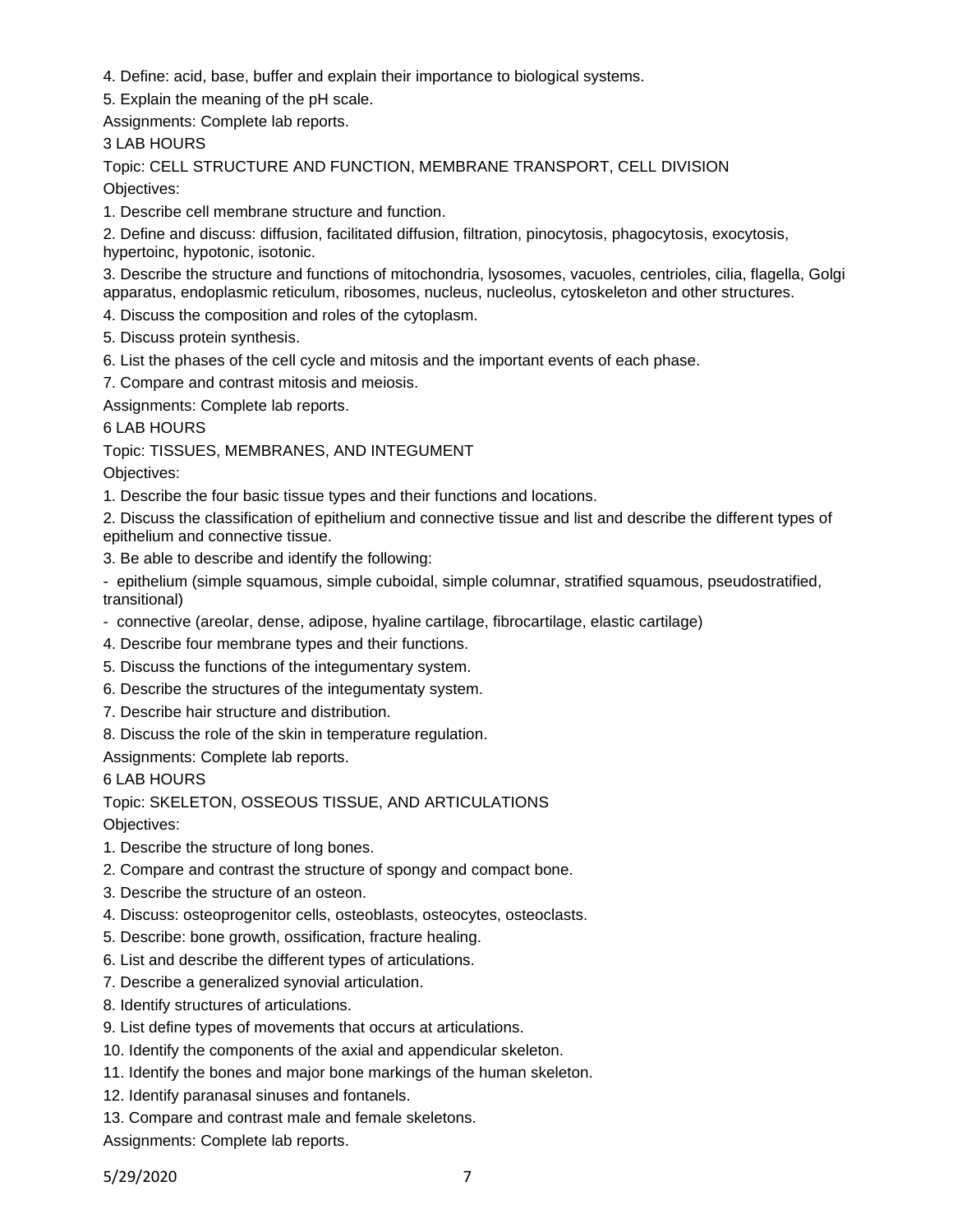### 3 LAB HOURS

Topic: MUSCLE TISSUE AND MUSCULAR SYSTEM

Objectives:

- 1. Compare and contrast the three types of muscle tissue.
- 2. Describe the structure of the sarcomere.
- 3. Describe and explain the sliding filament theory of contraction.

4. Explain how muscles cause movement and how the action of a muscle can be determined by knowing its origin and insertion.

- 5. Identify major muscles of the body.
- 6. Identify the three types of muscle tissue.

Assignments: Complete lab reports.

#### 3 LAB HOURS

#### Topic: NERVOUS TISSUE, SPINAL CORD, AND NERVES

Objectives:

- 1. Describe the structure of motor, association and sensory neurons.
- 2. List and describe types of neuroglia.
- 3. Discuss the myelin sheath and its function.
- 4. Describe the conduction of a nervous impulse and synaptic transmission.
- 5. Describe the organization of the nervous system.
- 6. Describe the composition of a nerve and nerve roots.
- 7. Describe the form major nerve plexi.
- 8. Describe and discuss the major features of the spinal cord.
- 9. Describe the autonomic nervous system.

10. Compare and contrast the sympathetic and parasympathetic divisions of the ANS.

Assignments: Complete lab reports.

3 LAB HOURS

Topic: BRAIN

Objectives:

1. Identify and briefly describe the function of: medulla oblongata, pons, midbrain, thalamus, hypothalamus, cerebellum, cerebrum, ventricles, limbic system.

2. Identify and discuss the following structures or areas of the cerebrum: cerebral cortex, hemispheres, corpus callosum, cerebral lobes, basal ganglia, selected functional areas.

Assignments: Complete lab reports.

3 LAB HOURS

Topic: GENERAL AND SPECIAL SENSES

Objectives:

- 1. Describe the receptors for touch, pressure, pain, temperature and proprioception.
- 2. Explain perception, including adaptation, projection and the law of specific nerve energies.
- 3. Describe and discuss olfactory and gustatory receptors and perception.
- 4. Describe the structures of the ear and the perception of sound and equilibrium.
- 5. Describe the structure of the eye.
- 6. Discuss the physiology of vision.
- 7. Describe the neural pathways for vision and hearing.

Assignments: Complete lab reports.

3 LAB HOURS

Topic: ENDOCRINE SYSTEM

Objectives:

1. Compare and contrast endocrine and exocrine glands.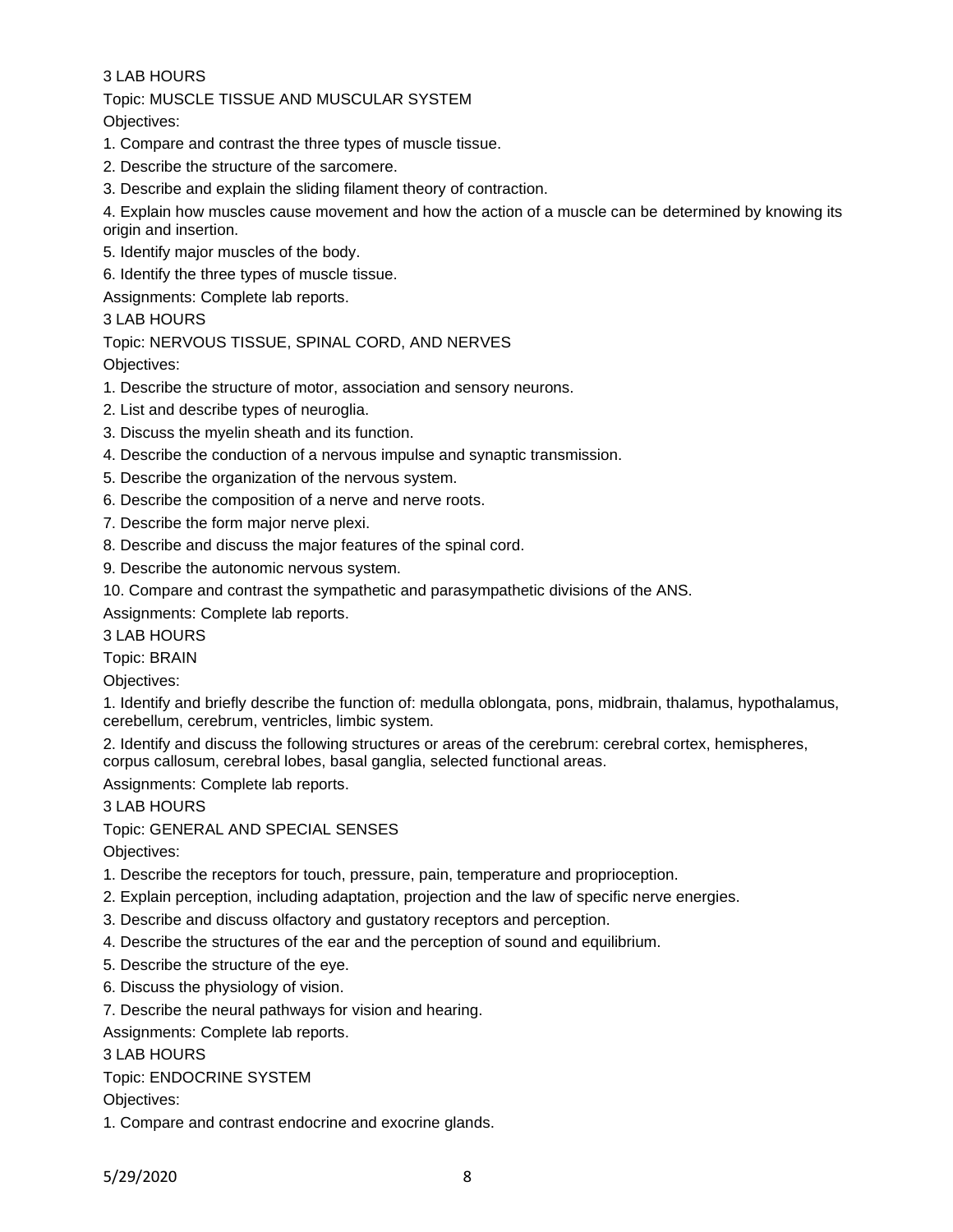- 2. Discuss the actions of hormones and prostaglandins.
- 3. Explain the general mechanisms for hormone regulation.
- 4. Identify the major endocrine glands.
- 5. List the hormones produced by the major endocrine glands and explain their functions. Assignments: Complete lab reports.

3 LAB HOURS

Topic: CIRCULATORY SYSTEM: Blood, Heart, Blood Vessels and Lymphatic System Objectives:

- 1. Describe the composition and functions of the blood.
- 2. Describe the structure and functions of the heart.
- 3. Discuss the cardiac cycle, heart sounds, cardiac conduction system, and the ECG.
- 4. Discuss the pulmonary and systemic circuits.
- 5. Identify selected blood vessels.
- 6. Compare and contrast the structures and functions of different types of blood vessels.
- 7. Define and discuss blood pressure regulation.
- 8. Discuss the functions of the lymphatic system.
- 9. Explain the relationship between the cardiovascular and lymphatic systems.
- 10. Compare and contrast specific and non-specific immune response.
- 11. Describe the roles of B and T cells and other immune cells.
- 12. Define: antigen, antibody.
- 13. Discuss selected disorders of the immune system.

Assignments: Complete lab reports.

3 LAB HOURS

### Topic: RESPIRATORY SYSTEM

Objectives:

- 1. List and describe the general functions of the respiratory system.
- 2. Identify and describe the structures of the respiratory system.
- 3. Describe and discuss respiratory movements and volumes.
- 4. Describe the transport of oxygen and carbon dioxide in the blood.
- 5. Define surface tension and surfactant and explain their importance to respiration.
- 6. Discuss how physical laws affect respiration.
- 7. Discuss the effects of altitude on respiration.

Assignments: Complete lab reports.

3 LAB HOURS

## Topic: DIGESTIVE SYSTEM

Objectives:

- 1. List, describe and identify the organs of the digestive system.
- 2. Describe the functions of the digestive system.
- 3. Describe the general histology of the alimentary canal.
- 4. Discuss mechanical and chemical digestion.
- 5. Discuss the movements of the digestive tract.
- 6. List the enzymes of digestion and the reactions that they catalyze.
- 7. Describe the processes and locations of absorption in the digestive tract.

Assignments: Complete lab reports.

## 3 LAB HOURS

Topic: URINARY SYSTEM; FLUID AND ELECTROLYTE BALANCE

Objectives:

1. List, describe and identify the structures of the urinary system.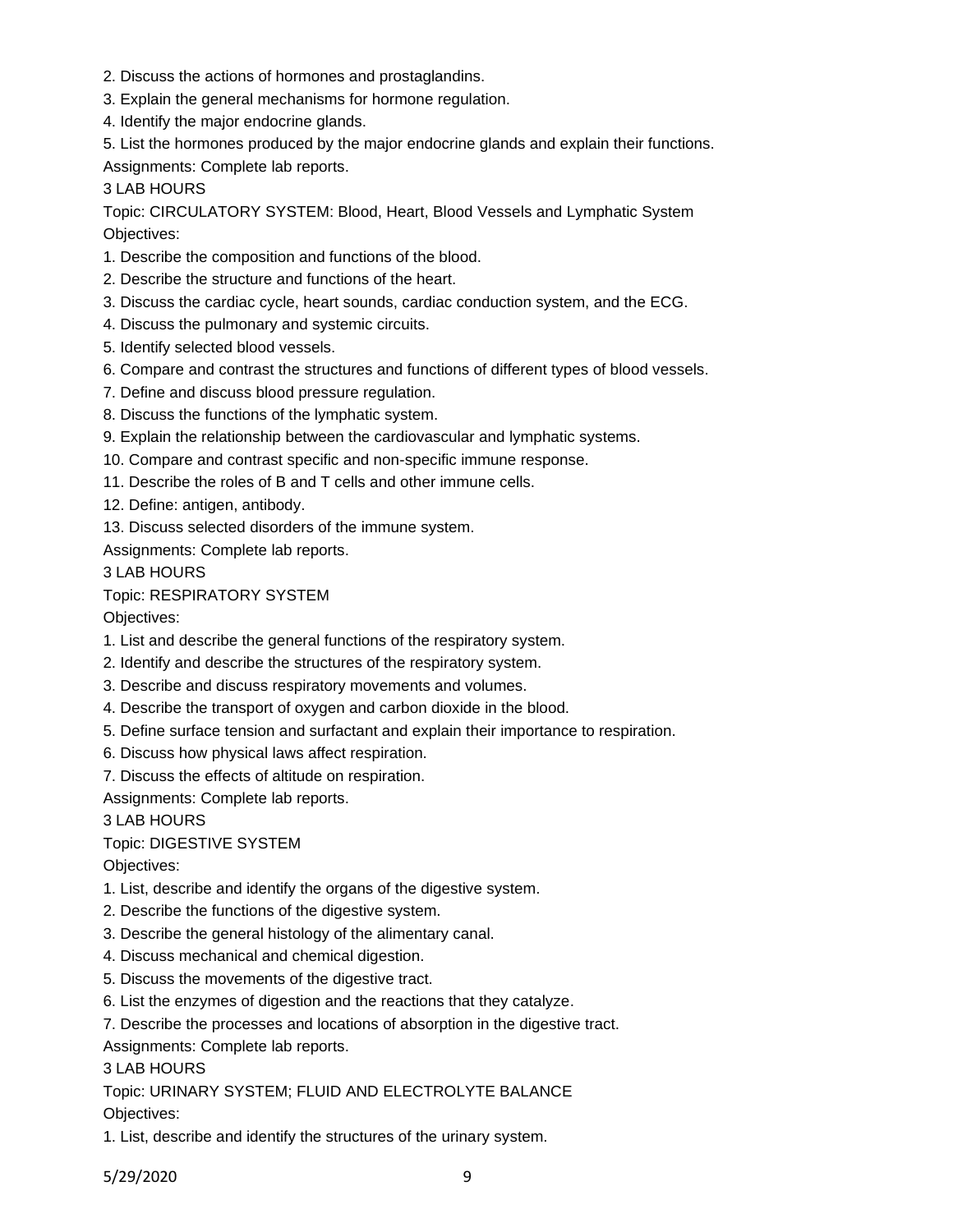- 2. Describe the structure and function of the nephron.
- 3. Discuss the process of urine formation and its regulation.
- 4. Discuss the regulation of the volume and composition of the blood by the urinary system.
- 5. Discuss the roles of ADH, aldosterone and other hormones in regulation of urine production.
- 6. Describe the different fluid compartments and discuss the movement of fluid between the compartments.
- 7. Discuss micturition and its control.

Assignments: Complete lab reports.

3 LAB HOURS

Topic: REPRODUCTION AND DEVELOPMENT

Objectives:

- 1. Describe and discuss the structures and functions of the male and female reproductive systems.
- 2. Identify selected structures of the male and female reproductive systems.
- 3. Discuss the processes of spermatogenesis and oogenesis and their regulation.
- 4. Describe ovulation.
- 5. Describe the events of the male and female in intercourse.
- 6. Discuss common clinical conditions affecting the reproductive systems.
- 7. Describe and discuss: fertilization, implantation, placentation.
- 8. Describe and discuss: early embryonic stages and germ layer formation.
- 9. Describe the embryonic membranes.
- 10. Describe and discuss the roles of the placenta and umbilical cord.
- 11. Describe labor and delivery.

Assignments: Complete lab reports.

3 LAB HOURS

LAB PRACTICAL EXAMS

### **METHODS OF INSTRUCTION:**

Instructional methods will include lecture and lab, with use of audio/visual aids, computer, models, slides, dissection, and possible observation of cadavers.

OUT OF CLASS ASSIGNMENTS:

Required Outside Hours: 144

Assignment Description:

A combination of homework, lab reports, and other assignments requiring that the student describe and explain the structures and functions of the major organ systems of the human body.

#### **METHODS OF EVALUATION:**

Writing assignments

Percent of total grade: 10.00 %

Percent range of total grade: 10 % to 15 % Lab Reports

Problem-solving assignments

Percent of total grade: 3.00 %

Percent range of total grade: 3 % to 10 % Lab Reports Quizzes

Skill demonstrations

Percent of total grade: 2.00 %

Percent range of total grade: 2 % to 5 % Class Performance/s

Objective examinations

Percent of total grade: 70.00 %

Percent range of total grade: 70 % to 85 % Multiple Choice True/False Matching Items Completion

### **REPRESENTATIVE TEXTBOOKS:**